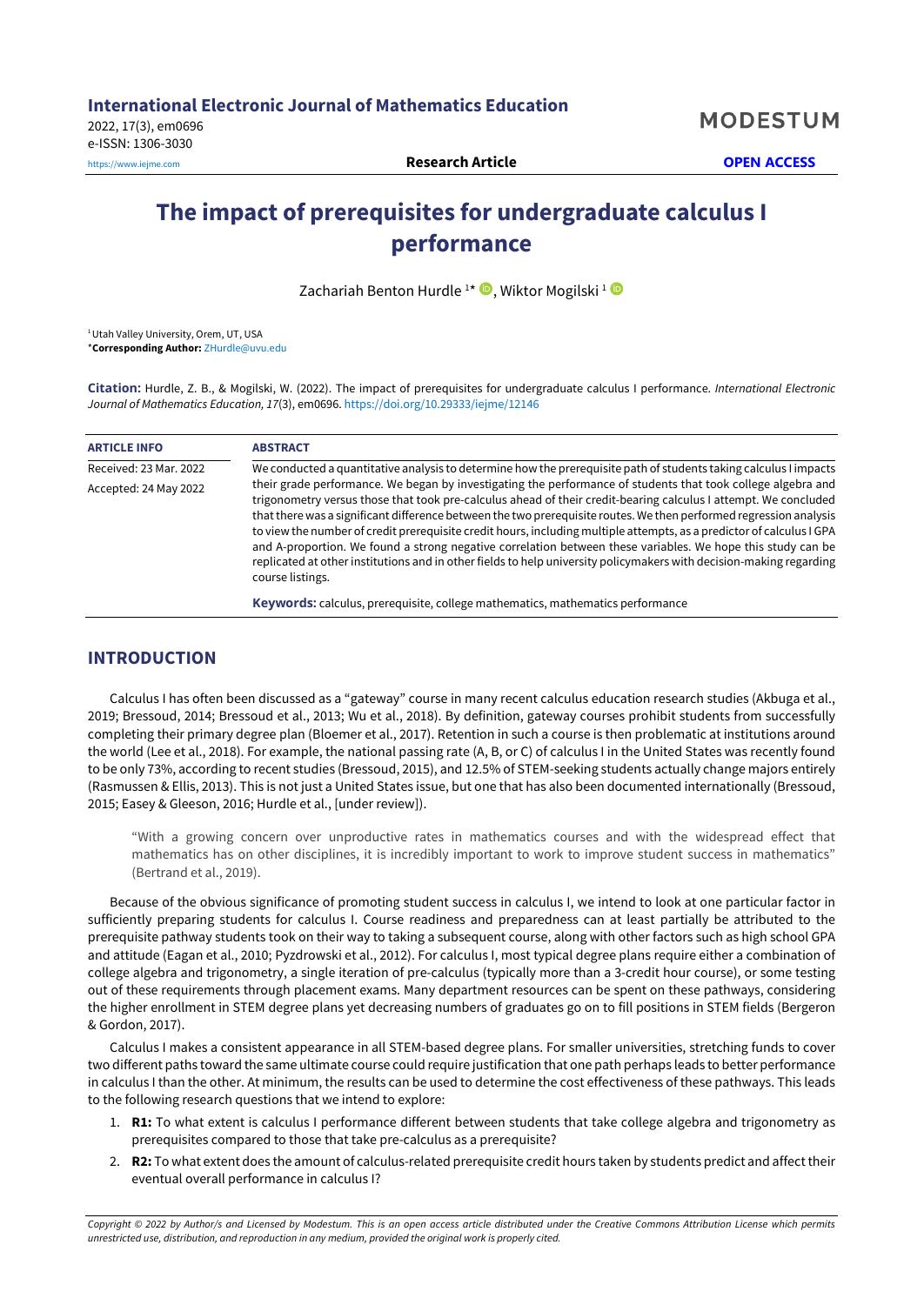### **LITERATURE REVIEW**

Calculus education is a fairly recent field of research, yet we still have many important findings that have shaped the literature.

"Since calculus is often seen to be highly symbolic in nature, students often try to get through a first course in calculus by manipulating the symbols without developing a real understanding ofthe meaning ofthe symbols" (Berry & Nyman, 2003).

As a result, over the calculus I semester, student attitude toward mathematics tends to decrease (Sonnert et al., 2014). When demographics are more carefully analyzed, however, there are troubling trends. For example, females are 1.5 times more likely than males to change majors due to the calculus sequence (Ellis et al., 2016), and this has resulted in a vast underrepresentation of females in STEM fields (Hagman et al., 2017). On the other hand, female students have been shown to improve performance more than males as calculus I course start times progress later into the day (Hurdle et al., [under review]). Additionally, Latinos and African-Americans have, in the past, earned fewer degrees than other racial groups, and can further be traced specifically to difficulties in retention in STEM (Moreno & Muller, 1999; Riegle-Crumb et al., 2011). When trends are acknowledged for students altogether, Bressoud (2014) summarizes that 31% of students thattake a calculus course in high schoolrevert back to pre-calculus in college, and that 13.5% of students that take a calculus course in high school revert even farther to remedial mathematics courses in college.

Beyond demographics, other studies have shown various impactful factors toward successful performance in the calculus sequence. Instructors share their own impact toward successful calculus completion (Bressoud, 2014; Sonnert & Sadler, 2014).

"The instruction received by calculus students impacts their attitudes through the decisions that their instructor makes about teaching approach (e.g., lecture, discussion, use of technology) and time spent on different aspects of the course (e.g., class time, homework, project work)" (Sonnert et al., 2014, p. 372).

In general, there is a significant relationship between student attitude and teacher attitude when it comes to mathematics courses (Mensah et al., 2013). Of course, there are aspects that instructors typically cannot control, such as the class size. However, studies have shown in some disciplines that class size has no significant impact on student performance, but this can vary depending on the course (Jarvis, 2000). One particularly interesting finding is that

"the impact of class size upon student achievement decreases as the class size increases" (Gleason, 2010).

Even course start times could have an impact on performance, depending on the research report. For example, Pope (2016) explored

"results [that] tend to show that students are more productive earlier in the school day, especially in math" (p. 10)

in a K-12 setting (clearly different than undergraduate contexts). However, Carrell et al. (2011) found that earlier course times typically affected students negatively at the university level, but yet this was not a mathematics-focused study; it was later confirmed by Hurdle et al. (in preparation) that students taking calculus I in the spring semester performed better than those that took calculus I in the fall semester, and also that 8:00 calculus I courses tend to lead toward poorer student performance. Some information about college algebra, trigonometry, and pre-calculus has also been individually researched. For example, Sonnert and Sadler (2014) found that students who take pre-calculus do not necessarily perform better in calculus courses. College algebra, when considered as an entry-level course, has been found to have a lower success rate than other freshman courses (Herriott & Dunbar, 2009). Additionally, some researchers have even argued that current trigonometric teaching methods and ideas are not sufficient in preparing for calculus knowledge in the first place, from a curriculum perspective (Orhun, 2004).

The above summary is a fairly large amount of information exploring various factors that impact calculus performance at the university level. However, many of the factors have conflicting conclusions in the literature regarding their specific impact on student performance. Further, many of those factors are difficult to control. For example, some students require certain course times to make room for other limited sections of courses. Class sizes could be decided at a department, college, or even university level overthe instructor in charge. However, degree plans atinstitutions are fairly set, particularly regarding the calculus sequence and what prerequisites are required in order to progress through it. This makes prerequisites an important factor to discuss, one that those in academia can consider when making advising decisions based on the results we will share. Research shows that students who are ready to progress through pre-calculus courses and/or calculus courses in their high school curriculum tend to view mathematics more positively than other students (Wilkins & Ma, 2003). Prerequisites, then, are another factor that should be explored for impact on performance, particularly in early gateway courses (here, calculus I). Prerequisites are defined as

"the means by which a student can satisfy the institution's requirement to enroll in a course. Prerequisites could include developmental course work, transfer credit from another institution, or a minimum score on a placement test" (Soria & Mumpower, 2012, p. 30).

We use this definition as we progress through this paper to determine the paths that students in our sample took on their way to their placement into a final, credit-bearing calculus I course. Not only can we see if certain course placements have any varying effect on performance in calculus I, but we can also see if having a regression model of course credit quantities can predict performance as well.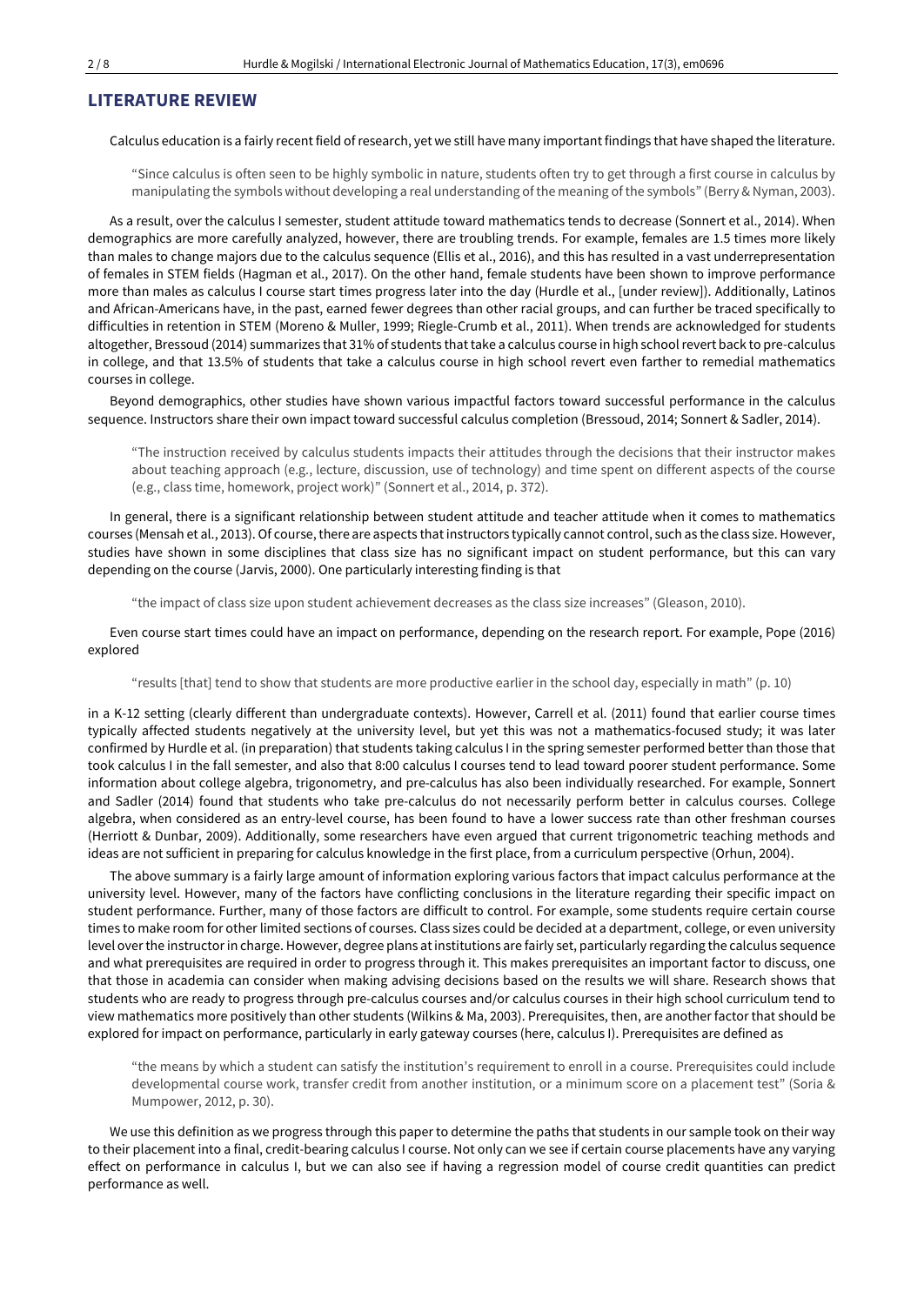Further, we look at Vygotsky's idea of scaffolding to form a basis for the framework of our research on this topic. Vygotsky defined this term, scaffolding, as a

"role of teachers and others in supporting the learner's development and providing support structures to get to that next stage or level" (Raymond, 2000, p. 176).

While much of this process resides in the student's cognitive development and/or metacognitive structures, we also can claim that prerequisites by nature are an institution's attempt at layering information and knowledge in a way, through an organized degree program, that scaffolds the same student's learning and understanding.

"In scaffolding instruction a more knowledgeable other provides scaffolds or supports to facilitate the learner's development" (Van Der Stuyf, 2012, p. 2),

and so we believe that a correct use of the prerequisite model would imply a positive impact on overall student performance in the subject at the end of the sequence of prerequisites. It is established that students with higher prior achievement in related courses benefit more in future courses than those with lower prior achievement, as

"students with higher levels of prior knowledge have a higher chance to identify relevant information, to connect this information to existing schemata, and to integrate new information more easily into their existing knowledge structure in long-term memory" (Kollar et al., 2014, p. 25).

This provides evidence that the structure of degree programs leading to calculus I can be a beneficial measure worth studying, given the potential impact on student success.

## **METHODOLOGY**

Our data set originally included 1,075 data points, including every student that had taken calculus I between the years of 2009 and 2019 at a small public regional university in the southeastern portion of the United States. Some of those data points consisted of repeated iterations of students taking calculus I more than one time, which is both understandable and common; those students would show up in the list as many times as they took the course, so these repeats needed to be removed in the data cleaning process for the *first* research question. Additionally, after categorizing those that took the appropriate prerequisites in the first place, this left 526 data points to consider. We decided, for the purpose of data extraction on the *second* research question, to only include the calculus I grade that was earned in their final attempt as the true output variable, while considering previous attempts to be prerequisites, leaving 949 data points to consider. To fully answer the second research question in this study, it was still important to track previous attempts toward calculus I at the undergraduate level in certain instances, rather than omitting them entirely like we did for the first research question.

The information we obtained on performance was limited to a letter grade scale in calculus I, but the raw data also tracked any college algebra, trigonometry, or pre-calculus courses (along with final letter grade) that each student proceeded through before the calculus sequence, whether the course was taken at the university or as credit transferred in from another institution. This meant that whether a student received an 80 or an 89 overall in any class, for example, our records would only show a B, or a 2.0; there was no plus-minus scale at this university. We would have preferred numerical representations of grades, but this is how the information was collected and stored for a decade. We further filtered the data so that students could be classified as taking a college algebra/trigonometry route (n=404) or a pre-calculus route (n=122), otherwise they were considered exceptions to the prerequisite rule for various reasons, as defined by those categories. We also summarized the data through the total amount of credit hours of relevant prerequisites (defined here as college algebra, trigonometry, pre-calculus, calculus I, and any subsequent combination) that each student took. We only had the final credit-bearing record of any prerequisites, but also had record of all potential retakes of calculus I for each student. We keep in mind that those few students who took only college algebra or only trigonometry at the undergraduate level more than likely gained credit for the other through a high school dual credit model. More analysis about using this information will be provided later as we address each research question individually.

#### **First Research Question**

To begin investigating the first research question, we first simply calculated the mean calculus I GPA score for students that took pre-calculus before calculus I (n=122) and calculated the mean the calculus I GPA scores for students that took college algebra and/or trigonometry before calculus I (n=404). **Figure 1** shows how GPA scores for each were distributed through relative frequency. Recall: A=4, B=3, C=2, D=1, and F/W=0.

**Figure 1** seemed to immediately indicate that those who took pre-calculus as a prerequisite had a higher performance in calculus I than the other group. Certainly, the failing rate appeared lower in students with the pre-calculus background. Beyond the visual provided in the histogram, pre-calculus students had a mean GPA of 2.303 in calculus I with a standard deviation of 1.291, and college algebra/trigonometry students had a mean GPA of 2.134 in calculus I with a standard deviation of 1.383. Please recall, those who bypassed prerequisites (for any of a variety of reasons) were not included in this portion of the study. Conversely, there were rare occasional instances of students who took all three prerequisites. However, the question remained if the evidently higher mean was statistically significant.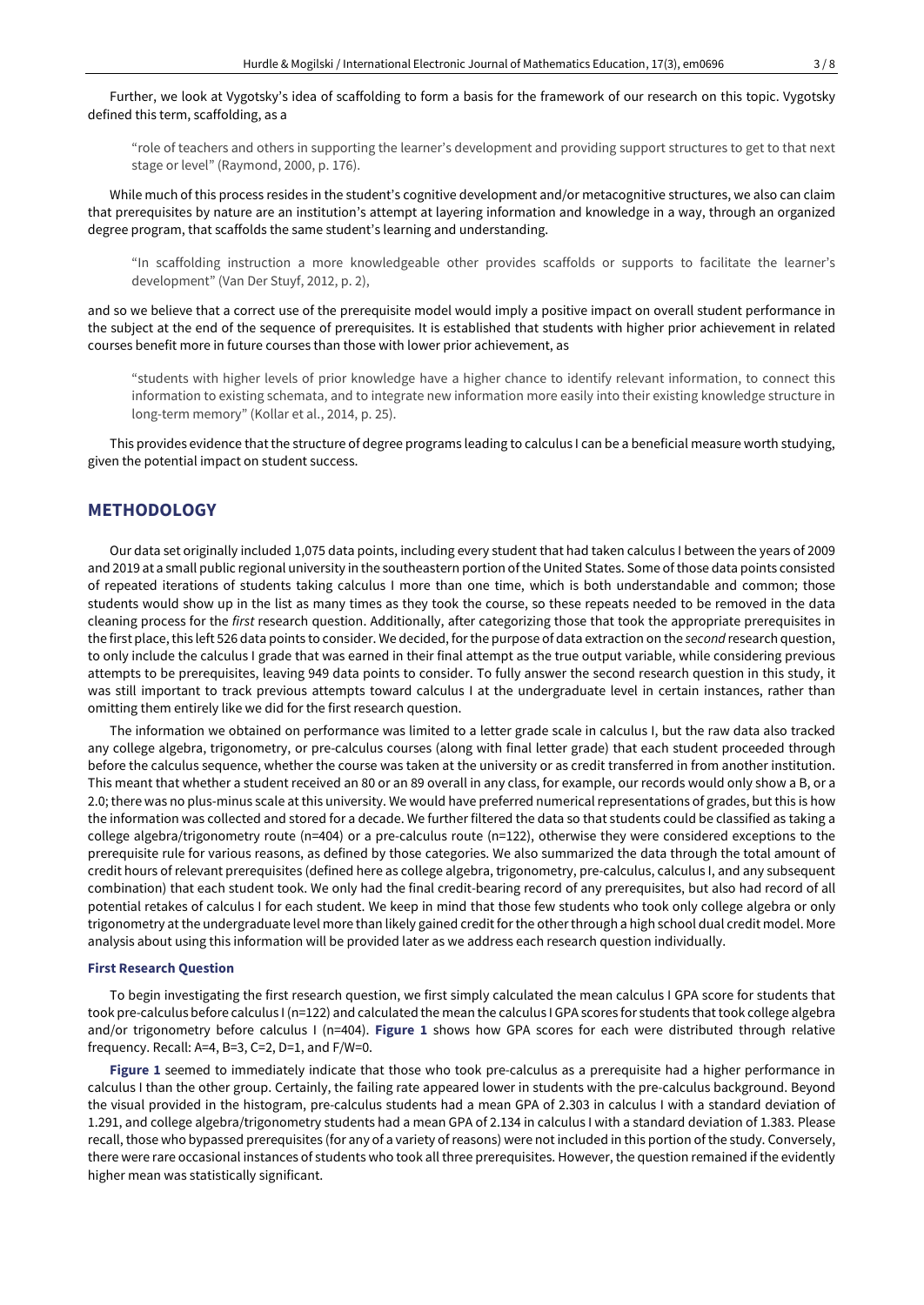

**Figure 1.** Calculus I performance frequency categorized by prerequisite choice

| <b>Table 1.</b> Total number of credit hours before final calculus I attempt |  |
|------------------------------------------------------------------------------|--|
|------------------------------------------------------------------------------|--|

| $\cdots$<br>$\sim$<br>Crodit boure              |                         |                    |                          |                      |         |          | ∸ | --       | -- | -- |  |
|-------------------------------------------------|-------------------------|--------------------|--------------------------|----------------------|---------|----------|---|----------|----|----|--|
| Numb <sub>'</sub><br>________<br>er of students | $\n 310\n$<br>712<br>__ | $-70$<br>ᅩᅵC<br>__ | $\overline{\phantom{a}}$ | $\sim$<br>ے ے<br>___ | -<br>__ | - -<br>ັ |   | ~~<br>৩৬ |    |    |  |

We knew that a two-proportion one-tailed z-test would be the most appropriate considering the data shown in the relative frequency graphs in **Figure 1**. First, we considered the z-test in the context of fail rates, where we tested the proportion of college algebra/trigonometry students that earned an F in calculus I against the proportion of pre-calculus students that earned an F in calculus I (called the F-proportion). We applied the following equation:

$$
z = \frac{\widehat{p_1} - \widehat{p_2}}{\sqrt{\widehat{p}(1-\widehat{p})(\frac{1}{n_1} + \frac{1}{n_2})}}
$$

Here,  $\hat{p}$  denotes the pooled population fail rate proportion;  $n_1$  and  $n_2$ , are the sample sizes of college agebra/trigonometry students and pre-calculus students, respectively; the numerator is just the difference of sample fail rate proportions. Our null hypothesis was that the sample proportions would be the same, regardless of prerequisite pathway, while the alternative hypothesis was that college algebra/trigonometry students have a higher fail rate than those taking the pre-calculus pathway. We first computed the F-proportion for college algebra/trigonometry and pre-calculus, respectively:  $\hat{p}_1$  =81/404  $\approx$  0.200 and  $\hat{p}_2$ =15/122 $\approx$  0.130. The associated p-value for the z-test was 0.026. Fortunately, this means with 95% confidence that the data supports a statistically significant concrete answer to our first research question, so we now claim that if a student takes college algebra and trigonometry as their prerequisites, this could indicate a higher probability of failing in their attempt at calculus I.

#### **Second Research Question**

For the second research question, we first looked at a pure count of how many credit hours students had on their path to calculus I. However, this was limited to instances of college algebra, trigonometry, pre-calculus, or calculus I, as defined experience; no other math courses were considered. For example, we believe that a student who had taken calculus I before, and decided to take it again, could have an advantage the next time they enroll, and call this an infrequent prerequisite possibility. Other students could have taken some of the required prerequisites, but still feltinadequately prepared so they took extra courses (thus the occasional appearance of a student that took both prerequisite routes). Regarding prerequisites, the raw data that we obtained only showed course credit for the classes that counted on transcripts. So, for example, if a student failed college algebra and then later passed it, we would only see the passing score. With calculus I, however, we saw all instances of taking that course for each student. This was simply a result of how the data was tracked and reported. We performed a regression analysis on this described data.

We began by running a credit count on all 949 relevant students to see how many calculus-related credit hours students were taking prior to calculus I. By definition, this included all transfer and in-house college algebra, trigonometry, and/or pre-calculus information that counts toward GPA, aswell as any previous calculus I attempts (passing or not passing). The results ofthis running tally are shown in the frequency table (**Table 1**). Note that here we omitted credit hour counts with no students (1, 2, and 15+ credit hours).

Next, we decided that a few of these credit-hour groups did not have enough students to be considered a reliable data set. We decided we should only focus on credit-hour groups that had at least 30 students involved, to assume normal distribution for upcoming statistical tests. This limited us to credit-hour groups of 0, 3, 5, 6, 7, 8, and 11. We then averaged the GPA score of each group, and the results are shown below in Table 2, along with the proportion of those groups who received an A in calculus I, which we call the A-proportion.

We graphed the results from **Table 2** to determine any regression. The value of x=0 (that is, those that took no prerequisites before taking calculus I) immediately appeared as an outlier to the general trend. We interpreted that this would make sense, because in order to take calculus I without the required prerequisites, there would need to be a testing out process or some other justification for strong performance leading to immediate placement into calculus I. We decided to take x=0 out of the data set because we thought it would skew relevantresults for all other students, and the resulting scatter plots are shown below in **Figure 2**.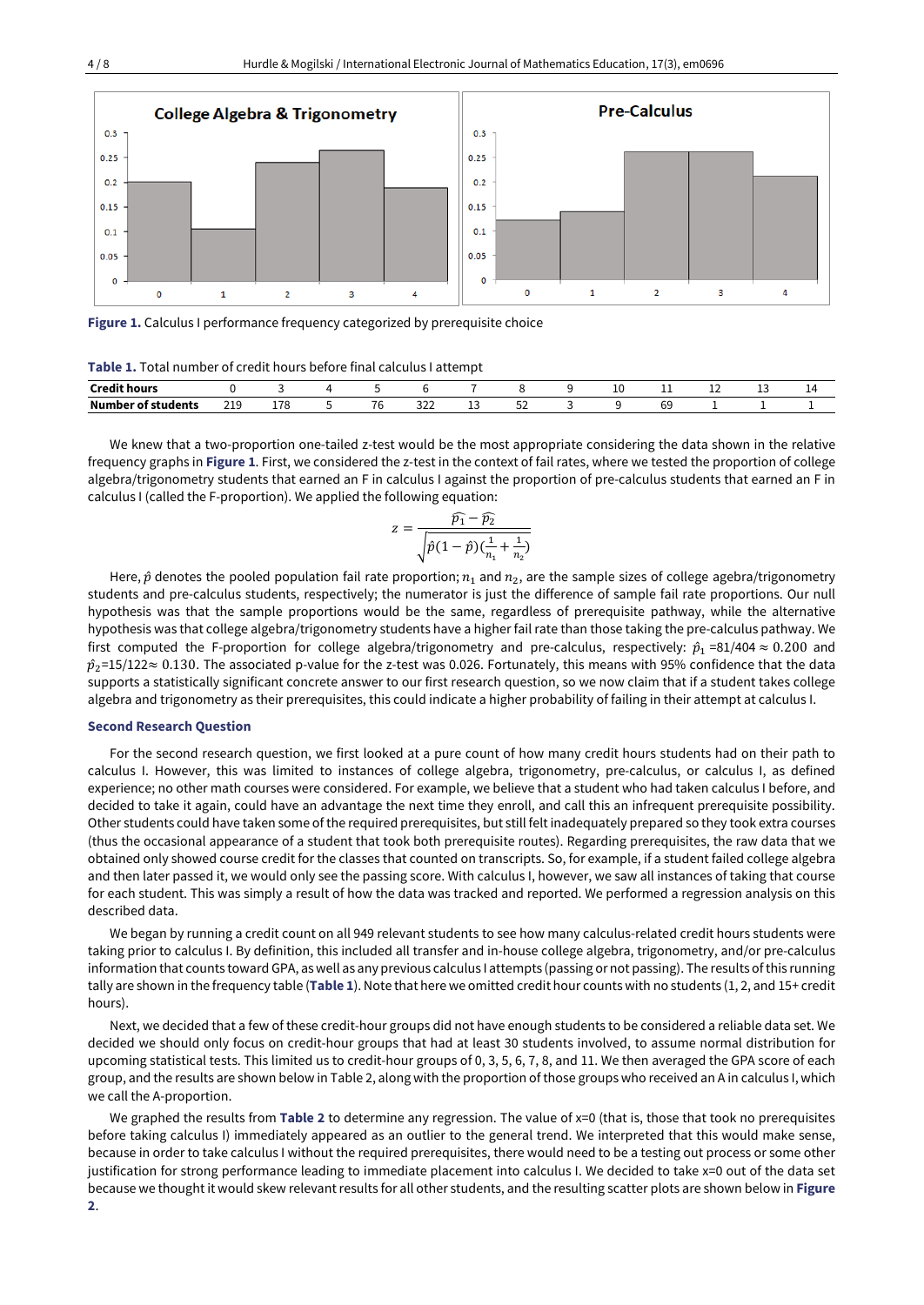**Table 2.** Average calculus score, and A-proportion, for select credit-hour groups





**Figure 2.** Regression model for prerequisite hours vs calculus performance



**Figure 3.** Distribution of calculus I scores per select credit-hour groups

The regression line that results in the first graph shows a downward trend, and thus a negative correlation exists between the number of prerequisite mathematics credit hours and final credit score in calculus I. With a correlation coefficient of R=0.907, this indicates a very strong correlation, with a p-value of 0.0337. The regression line for the second graph also shows a strong negative correlation with a correlation coefficient of R=0.953 and a p-value of 0.0013. Moreover, our correlation coefficients are both much higher than the Pearson correlation threshold of 0.811 that corresponds to df=4 at 95% confidence, further indicating that the results are indeed statistically significant (98% for the first graph, and even 99% for the second graph). Our interpretation from this was the following: because students with no prerequisites were removed from this model, the y-intercept here indicates to us that for students needing some amount of prerequisites before entering calculus I, their starting value was a C+, with a slight decrease in GPA per credit hour necessary before their official calculus I attempt. Such a model could be a rough estimator for expected GPA in calculus I given a known number of math-related prerequisites taken beforehand (including additional attempts to pass calculus I). Also, the portion of students that were able to earn an A in calculus I diminished as the number of prerequisite credits taken ahead of time increased, which follows a similar idea as before.

For the curious reader, we include **Figure 3** to showcase how GPA scores were distributed per number of credit hours taken. Note that the bubbles represent the number of students, with larger bubbles representing a larger number of students in that group.

To further justify the statistical relevance of our results, we ran a two-tailed Welch t-test comparing the Calculus I mean scores between the various credit hour groups. One particular finding stood out from the rest: the t-test found a statistically significant difference of means between those students that took a low number of credit hours versus those that took a high number of credit hours; that is, repeating courses or not before the final calculus I attempt. The p-values of these statistically significant two-tailed t-tests are: 0.0170 for 3 credits vs. 11 credits, 0.0168 for 5 credits vs. 11 credits, and 0.0279 for 6 credits vs. 11 credits. Note that 3, 5, and 6 credits are the lowest amount possible for the appropriate prerequisite routes, and 11 credits is the highest in which we had obtained a large sample size. These credit counts could easily represent the traditional paths of college algebra and/or trigonometry, or pre-calculus, where 3 indicates college algebra or trigonometry, 5 represents pre-calculus, and 6 indicates a college algebra and trigonometry combination; this is obviously not a set standard for every case but is still a reasonably assumed relation. With a one-tailed test, the results become even more significant. Therefore, with 99% confidence we can conclude that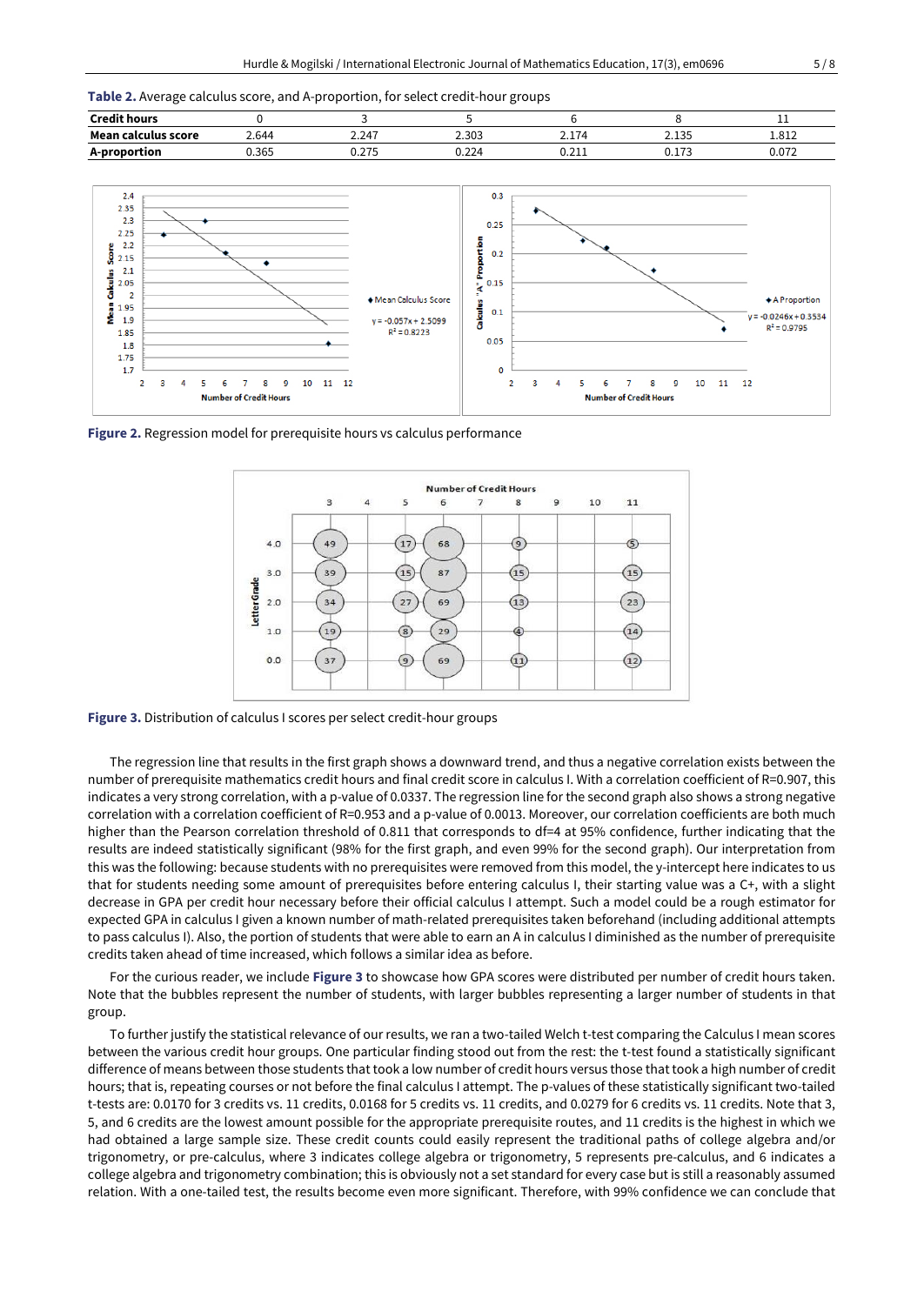students who took a low amount of prerequisite credit hours will have a better chance of passing calculus I than those taking a large amount of prerequisite credit hours. Thus, we can conclude that students who took fewer prerequisite credit hours fared better than those taking larger amounts of those same course credit hours.

# **RESULTS**

We begin by summarizing the results of the tests used to address our first research question. The pre-calculus group had a mean GPA of 2.303 in calculus I and the college algebra/trigonometry group had a mean GPA of 2.134. This led us to hypothesize that students taking pre-calculus fared better in calculus I versus those taking college algebra and/or trigonometry. To test our hypothesis, we first applied a one-tailed z-test, with the null hypothesis assuming no difference in the fail rate proportions. This test resulted in a p-value of 0.026, so we were able to reject the null, and students from pre-calculus had lower fail rates in calculus I than college algebra/trigonometry students.

For the second research question, we began by performing a regression analysis with the number of prerequisite credit hours taken against mean calculus I GPA and A-proportion. The results of the regression analysis were summarized in **Figure 2**. There was a strong negative correlation in both instances, with very high correlation coefficients. With 98% confidence, we can say that the more prerequisite credits taken before calculus I, the lower the expected GPA, and with 99% confidence, the more prerequisite credits taken before calculus I, the lower the A-proportion in calculus I.

3To reaffirm the conclusion of the regression analysis, we performed a Welch t-test comparing the calculus I GPA means between the various prerequisite credit hour groups. Again, we assumed the null hypothesis that the population means are the same. We found highly statistically significant results in comparing the following credit hour groups: 3 vs. 11, 5 vs. 11, and 6 vs. 11. That is, students that took 3, 5, or 6 prerequisite credit hours fared much better than those that took 11 prerequisite credit hours.

### **CONCLUSIONS, LIMITATIONS AND IMPLICATIONS**

Our data was statistically significant enough to provide an answer to our first research question. The fail rate for students who took pre-calculus is significantly lower from those that took college algebra and/or trigonometry. One explanation could be that pre-calculus students are more driven and are on a more definitive path toward a science-heavy degree. Another could be the fact that pre-calculus courses usually meet every day, compared to block scheduling of college algebra and/or trigonometry. There could be other factors that separate those students who would select to take the pre-calculus route, and these could be the foundation of future studies. We were able to provide a statistically significant concrete answer to our second research question as well. We observed a downward trend: the more prerequisite credit hours that a student took prior to calculus I, within the category we define as calculus prerequisites, led to a decrease in earned calculus I GPA and A-proportion. In fact, students that took less prerequisite credit hours fared much better than students that took a large number of credit hours. We found this surprising, as our initial thoughts were that we expected students with more mathematical exposure and background to rely on this experience and perform better. We provide a few possibilities for this. One reason could again be that students taking a low number of prerequisites are often on a driven academic path with a firmly decided major, usually math-intensive (such as engineering, physics, computer science, etc.). This also likely led to a smallertime gap between taking the necessary prerequisites and completing calculus I, and hence the better performance, and stronger students in general. It is likely that students taking a high number of credit hours switched majors or perhaps had a time gap in their higher education that led to the decrease in performance. Anotherreason could be that students taking a high number of credit hours lacked confidence in their mathematical ability or historically performed poorly in mathematics courses, thus needing to take more and more classes as a result.

When discussing limitations, we should once again point out that we did not track any repeated attempts in college algebra, trigonometry, or pre-calculus. We appropriately note that the collected data did not specify the length of time between prerequisites. Also, our data did not account for student performance in previous mathematics courses outside of the ones we defined as prerequisites for calculus I. We also did not track any other mathematics or math-based science courses. We also make the assumption (which is typically true) that any students who took college algebra or trigonometry, rather than both, still received education about the missing subject, generally in the form of dual-credit high school courses. Rather than tracking those students that took pre-calculus versus those that did not, we recognized that the two specific tracks (that is, college algebra/trigonometry versus pre-calculus) were the important ones to compare. Further, we recognize the problem that comes with running statistics on values that are only between 0 and 4, rather than 0 and 100, which would provide more meaningful variance between values when using numeric scores rather than letter grades. Further, our study did not account for the student majors or specific instructors, and a specific instructor and teaching style could also adversely affect performance in a calculus course. These are additional considerations that could be expanded on in future studies. Finally, while the longevity of the sample is very valuable, it is restricted to one university in the southeastern United States, which clearly has its own limitations in expanding the results to other parts of the country and world.

We believe that there are many implications and future studies that can stem from these findings. For one, department heads can decide the advantages of having multiple streams leading to calculus I if there are any cost issues within a department. At minimum, there can be scheduling implications regarding how often some of these offers can be offered, and in how many sections.We also wonderif similar studies can be done for prerequisites leading to other courses, not solely calculus I. Additionally, this study can easily be replicated at other universities to determine if the trends hold everywhere else. Frankly, the steps listed can be used as a research outline for other fields besides mathematics.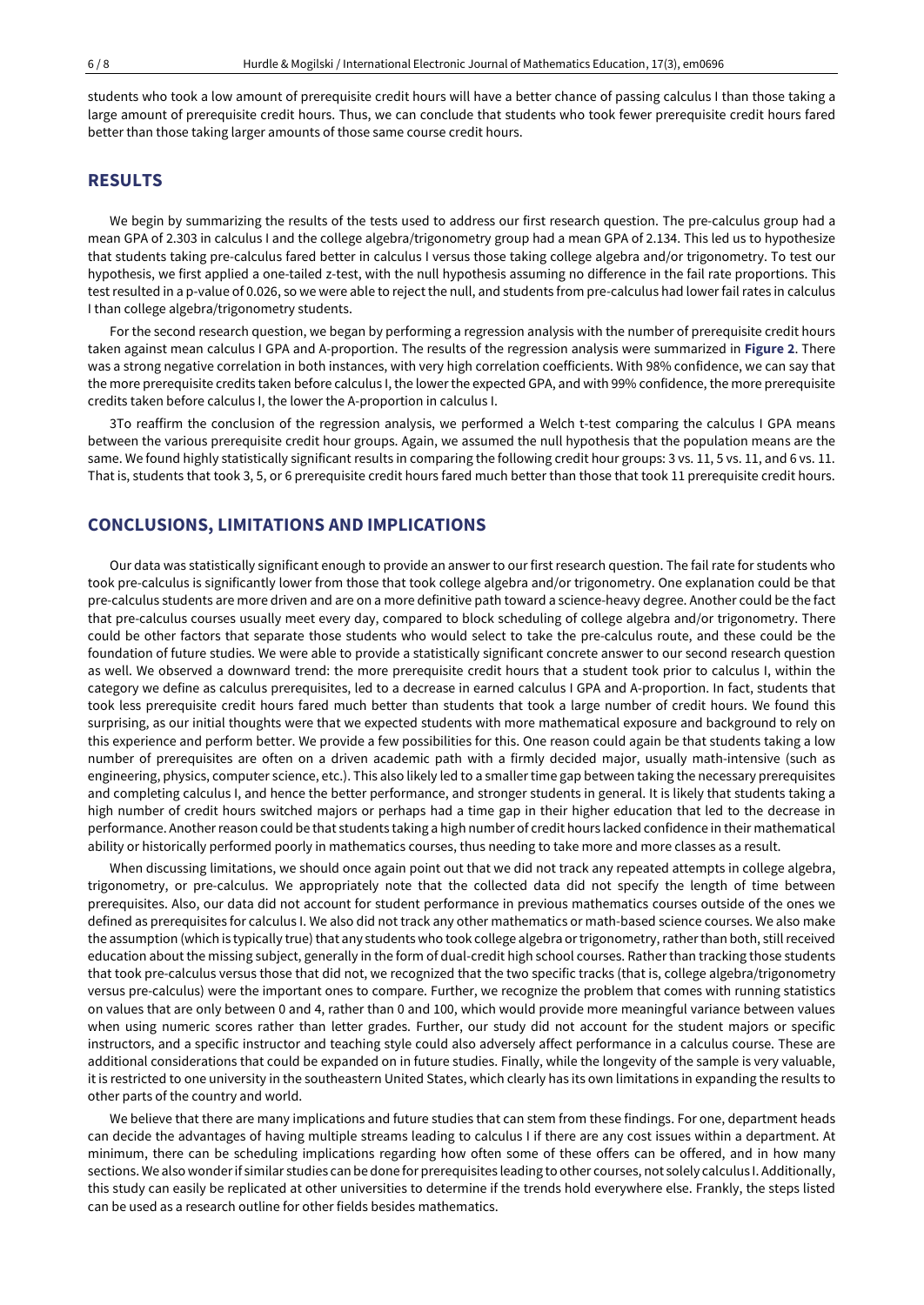**Author contributions:** All authors have sufficiently contributed to the study, and agreed with the results and conclusions.

**Funding:** No funding source is reported for this study.

**Ethical statement:** Utah Valley University Institutional Review Board verified the study as exempt and assigned protocol number 890 on 22 October 2021.

**Declaration of interest:** No conflict of interest is declared by authors.

# **REFERENCES**

- Akbuga, E., Hurdle, Z., Daniel, S., & Laffey, R. (2019). Using calculus writing assignments to foster student motivation. *Mathematics in Schools, 47*(4), 37-39.
- Bergeron, L., & Gordon, M. (2017). Establishing a STEM pipeline: Trends in male and Ffemale enrollment and performance in higher level secondary STEM courses. *International Journal of Science and Mathematics Education, 15*, 433-450. [https://doi.org/10.](https://doi.org/10.1007/s10763-015-9693-7) [1007/s10763-015-9693-7](https://doi.org/10.1007/s10763-015-9693-7)
- Berry, J. S., & Nyman, M. A. (2003). Promoting students' graphical understanding of the calculus. *The Journal of Mathematical Behavior, 22*(4), 479-495. <https://doi.org/10.1016/j.jmathb.2003.09.006>
- Bertrand, E. J., McArdle, D. T., Thoma, L., & Wu, L. (2019). Implementing online programs in gateway mathematics courses for students with prerequisite deficiencies, *PRIMUS,* 1-16. <https://doi.org/10.1080/10511970.2019.1629556>
- Bloemer,W.,Day, S.,&Swan, K.(2017). Gap analysis: An innovative look at gateway courses and studentretention.*Online Learning, 21*(3), 5-14. <https://doi.org/10.24059/olj.v21i3.1233>
- Bressoud, D. M. (2014). Attracting and retaining students to complete two- and four-year undergraduate degrees in STEM: The role *of undergraduatemathematics education* [ Commissioned paper]. The Committee on Barriers andOpportunities in Completing 2-Year and 4-Year STEM Degrees. National Academy of Sciences.
- Bressoud, D. M. (2015). Insights and recommendations from the MAA national study of college calculus. *Mathematics Teacher, 109*(3), 179-183. <https://doi.org/10.5951/mathteacher.109.3.0178>
- Bressoud, D. M., Carlson, M. P., Mesa, V., & Rasmussen, C. (2013). The calculus student: Insights from the Mathematical Association of America national study. *International Journal of Mathematical Education in Science and Technology, 44*(5), 685-698. <https://doi.org/10.1080/0020739X.2013.798874>
- Carrell, S. E., Maghakian, T., & West, J. E. (2011). A's from Zzzz's? The causal effect of school start time on the academic achievement of adolescents. *American Economic Journal: Economic Policy, 3*(3), 62-81. <https://doi.org/10.1257/pol.3.3.62>
- Eagan, K., Hurtado, S., & Chang, M. (2010). What matters in STEM: Institutional contexts that influence STEM bachelor's degree completion rates? In Proceedings of the 20<sup>th</sup> Annual Meeting of the Association for the Study of Higher Education. National Institute of General Medical Sciences.
- Easey, M., & Gleeson, J. (2016). The relevance of mathematics: Leaders and teachers as gatekeeper for queensland senior calculus mathematics. In *Proceedings ofthe 39th Annual Conference ofthe Mathematics Education Research Group of Australasia* (pp. 198- 205).
- Ellis, J., Fosdick, B., & Rasmussen, C. (2016). Women 1.5 times more likely to leave STEM pipeline after calculus compared to men: Lack of mathematical confidence a potential culprit. *PLoS ONE, 11*(7), 1-27. <https://doi.org/10.1371/journal.pone.0157447>
- Gleason, J. (2010). Effect of class size on student outcomes in mathematics course with technology assisted instruction and assessment. In *Proceedings of the 13th Annual Conference on Research in Undergraduate Mathematics Education.*
- Hagman, J., Johnson, E., &Fosdick, B.(2017). Factors contributing to students and instructors experiencing a lack oftime in college calculus. *International Journal of STEM Education, 4*(1), 12. <https://doi.org/10.1186/s40594-017-0070-7>
- Herriott, S., & Dunbar, S. (2009). Who takes college algebra? *PRIMUS, 19*(1), 74-87. <https://doi.org/10.1080/10511970701573441>
- Hurdle, Z., Akbuga, E., & Schrader, P. (in preparation). Exploring calculus I students' performance between varying course times among other predictive variables.
- Jarvis, T. (2000). *Class size and teacher effects on student achievement and dropout rates in university-level calculus*. [https://www.math.byu.edu/~jarvis/class-size/class-size-preprint.pdf.](https://www.math.byu.edu/~jarvis/class-size/class-size-preprint.pdf)
- Kollar, I., Ufer, S., Reichersdorfer, E., Vogel, F., Fischer, F., & Reiss, K. (2014). Effects of collaboration scripts and heuristic worked examples on the acquisition of mathematical argumentation skills of teacher students with different levels of prior achievement. *Learning and Instruction, 32*, 22-36. <https://doi.org/10.1016/j.learninstruc.2014.01.003>
- Mensah, J. K., Okyere, M., & Kuranchie, A. (2013). Student attitude towards Mathematics and performance: Does the teacher attitude matter? *Journal of Education and Practice, 4*(3), 132-139.
- Moreno, S., & Muller, C. (1999). Success and diversity: The transition through first-year calculus in the university. *American Journal of Education, 108*(1), 30-57. <https://doi.org/10.1086/444231>
- Orhun, N. (2004). Student's mistakes and misconceptions on teaching of trigonometry. *Journal of Curriculum Studies, 32*(6), 797- 820.
- Pope, N. G. (2016). How the time of day affects productivity: Evidence from school schedules? *The Review of Economics and Statistics, 98*(1), 1-11. [https://doi.org/10.1162/REST\\_a\\_00525](https://doi.org/10.1162/REST_a_00525)